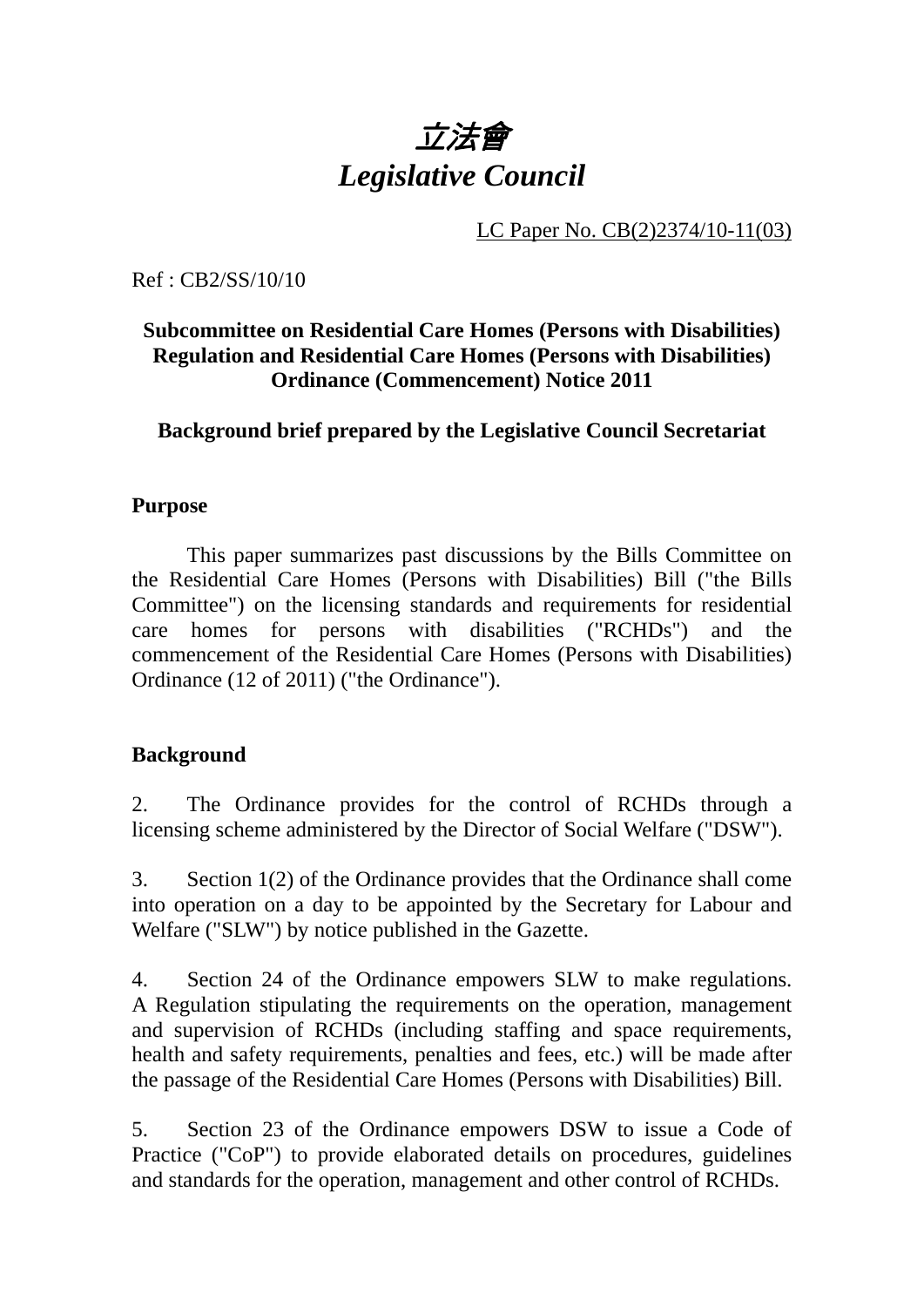6. On 30 June 2011, the Administration published in the Gazette the Residential Care Homes (Persons with Disabilities) Ordinance (Commencement) Notice 2011 ("the Commencement Notice") and Residential Care Homes (Persons with Disabilities) Regulation ("the Regulation"). The Commencement Notice specifies 18 November 2011 as the date on which the Ordinance (except Part 2) comes into operation.

#### **Deliberations of the Bills Committee**

7. In the course of deliberations on the Residential Care Homes (Persons with Disabilities) Bill, the Bills Committee had discussed, among other things, issues relating to the licensing requirements and standards stipulated in the draft Regulation and the draft CoP, and the commencement of the licensing system.

#### Spatial requirement

8. Members noted that the proposed minimum area of floor space required for each resident in a licensed RCHD would be 6.5  $m^2$  across the board for all RCHDs. In determining the area of floor space, the area of any open space, podium, garden or any other area in the RCHD which DSW considered unsuitable for the purpose of a RCHD would be disregarded.

9. Members were gravely concerned that the proposed spatial requirement was lower than that set out in the existing non-statutory CoP for RCHDs issued in 2002 ("2002 CoP"), under which the minimum area of floor space for each resident of homes for mildly to moderately disabled persons and severely disabled persons was  $6.5\text{m}^2$  and  $8\text{m}^2$  respectively. Members stressed the Government's responsibility to ensure the service quality of RCHDs. The service standards of RCHDs should not be compromised in order to facilitate substandard homes to continue operation. They considered that the floor area for the purpose of calculating spatial requirement should include personal living space and nursing care space for RCHD residents. Members also queried how RCHD residents could be provided with adequate personal living and nursing care space under the proposed minimum spatial requirement of  $6.5m<sup>2</sup>$  per resident.

10. The Administration explained to members that the proposed licensing scheme aimed to set out the minimum requirements and standards on the operation of RCHDs. In tandem with the making of the Regulation by SLW, DSW would exercise his power to issue the CoP on the basis of the licensing requirements stipulated in the Regulation. For this purpose,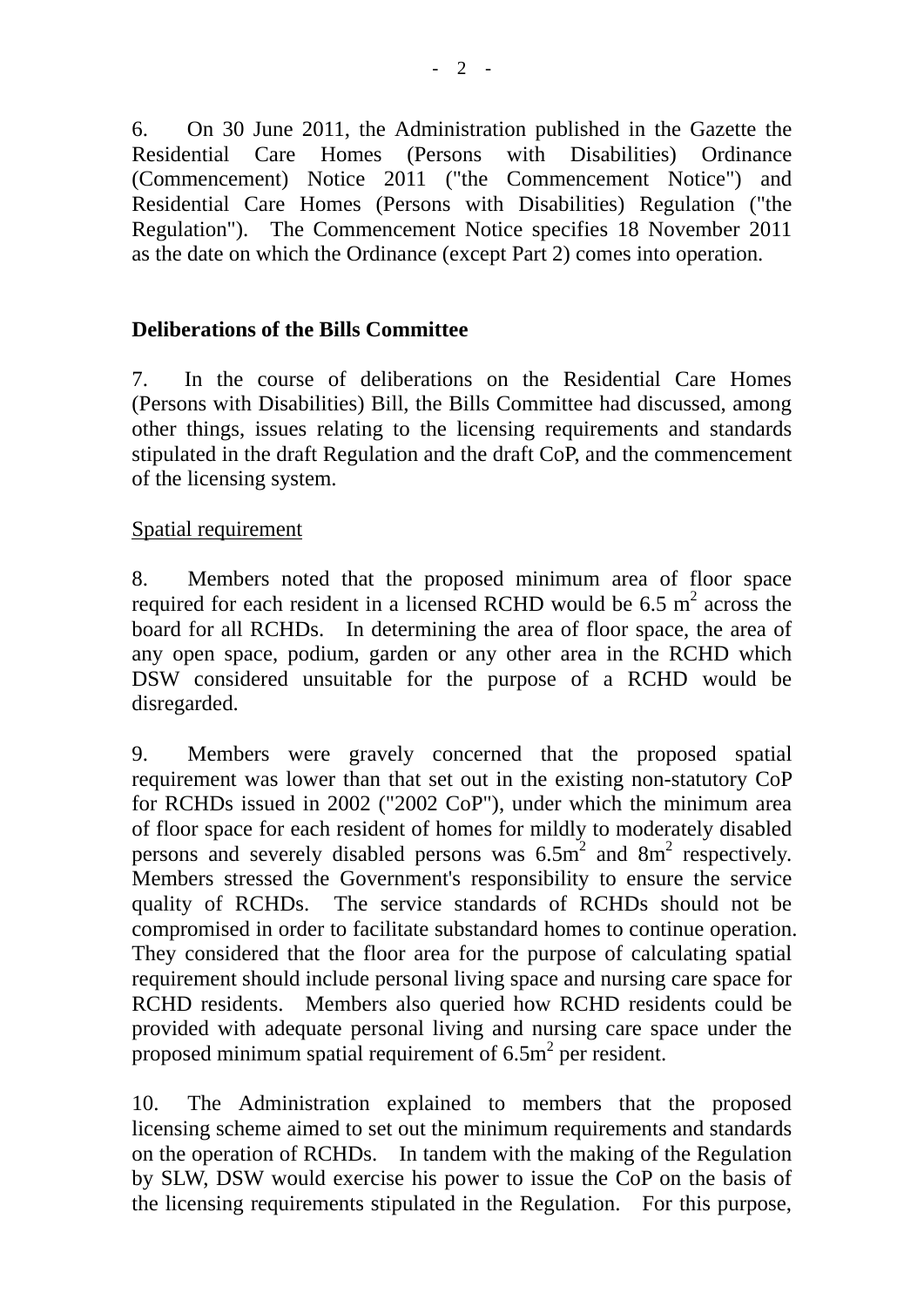a Working Group comprising representatives from persons with disabilities ("PWDs"), parent groups, subvented RCHDs, private RCHDs, the academia and the Hong Kong Council of Social Service had been set up to review the 2002 CoP which was drawn up with reference to the standards for subvented RCHDs. The Working Group had convened meetings and organised eight consultation sessions to gauge the views of the rehabilitation sector and stakeholders. The Panel on Welfare Services and the Rehabilitation Advisory Committee had also discussed the draft CoP at several meetings. The Administration stressed that the licensing standards proposed in the latest draft CoP ("2008 CoP") had balanced the practical situations of RCHDs and the needs of PWDs.

11. Some members remained of the view that the Administration should critically consider lifting the minimum spatial requirement, especially for persons with severe disabilities. It was suggested that consideration should be given to including outdoor space (or a portion thereof) for the purpose of calculating the spatial requirement in order to encourage the operators to provide more spacious area for recreational activities for the RCHD residents.

12. The Administration advised that the number of residents to be accommodated in a RCHD was determined by its physical size and the space standard per capita, i.e. the net floor area for the exclusive use of the home. The inclusion of outdoor space, such as garden and podium might result in a reduction in the usable area for each resident. Diverse views had been received from the residents and the operators on the basis for calculating the floor space. Nevertheless, in the light of members' views, the Administration agreed to revisit the level of minimum area of floor space to be required for each resident in a RCHD and the criteria for determining the area in a RCHD for the purpose of the spatial requirement. The space standard per capita would be stipulated in the Regulation which would be tabled for negative vetting by the Legislative Council after the passage of the Bill.

# Staffing requirement

13. Members reckoned the need to set out the minimum staffing requirements for each type of RCHDs in different periods of a day according to the levels of care required by the residents. The respective minimum staffing requirements for different types of RCHDs, and the duties and responsibilities of different types of staff would be set out in the Regulation and CoP.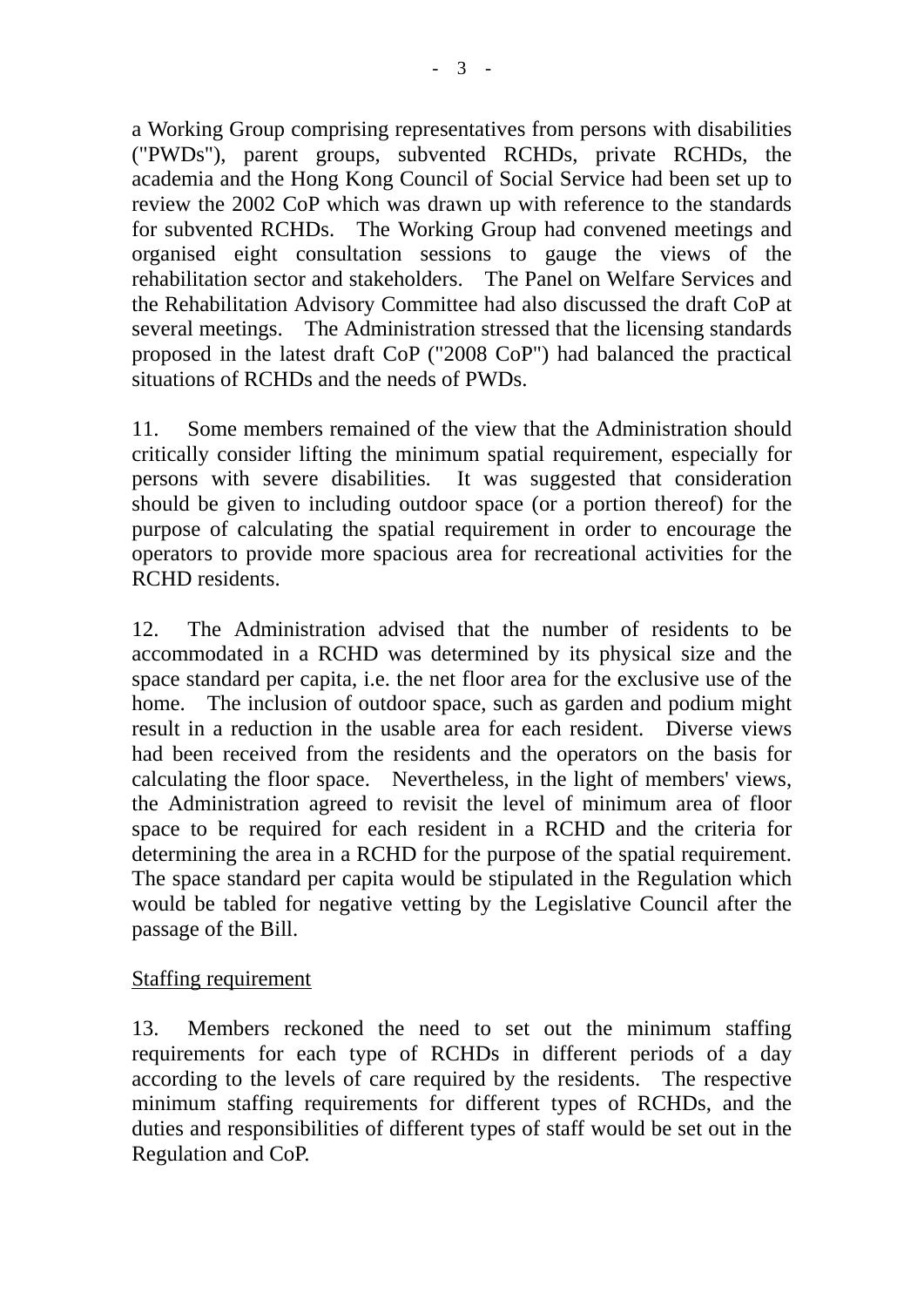14. Noting that the proposed minimum staffing requirements set out in the 2008 CoP were lower than those in the 2002 CoP, members expressed concern that the proposed minimum staffing requirements were too low to ensure the service quality of RCHDs. For instance, the respective minimum staffing provision for ancillary workers in a high-level-care home was one for every 30 residents in the 2002 CoP and one for every 40 residents as proposed in the 2008 CoP. Members highlighted the need for the Administration to assist the private RCHD sector to upgrade and enhance the service quality, instead of lowering the staffing requirement to facilitate the continued operation of private RCHDs after the implementation of the licensing scheme.

15. Some members were particularly concerned about the service quality and workload of staff of high-level-care homes having regard to their slim workforce under the proposed minimum staffing requirement. For instance, the manning ratio for care workers was one to 20 residents between 7 am and 3 pm, whereas the manning ratio was reduced to one to 60 residents between 10 pm and 7 am. The manning ratio for health workers was one to 30 residents between 7 am and 6 pm. Members also queried why nurses and health workers were not required for the night shift.

16. The Administration reiterated that the minimum staffing requirements had balanced the different views of the rehabilitation sector and stakeholders upon consultation and deliberations of the Working Group to review the 2002 CoP. Under the existing arrangement, the RCHD residents would seek emergency ambulance service for receiving medical treatment at public hospitals if such needs arose at the night time. The Administration advised members that none of the existing private RCHDs complied with the requirements under the non-statutory 2002 CoP, and a majority of them did not comply with the proposed requirements under the 2008 CoP. Hence, by adopting the 2008 CoP, the private RCHDs would achieve a material improvement in service standards after the introduction of the licensing system.

17. Another issue of concern to members was the impact of the statutory minimum wage on the manpower requirement of RCHDs. Members noted the Administration's advice that the draft CoP had been drawn up prior to the coming into force of the statutory minimum wage legislation. Hence, the element of statutory minimum wage had not been reflected in the CoP. Notwithstanding this, the Administration would take into account the impact of the statutory minimum wage on staff costs and an eight-hour work per shift in drawing up the staffing requirement for the Bought Place Scheme homes, although the actual number of working hours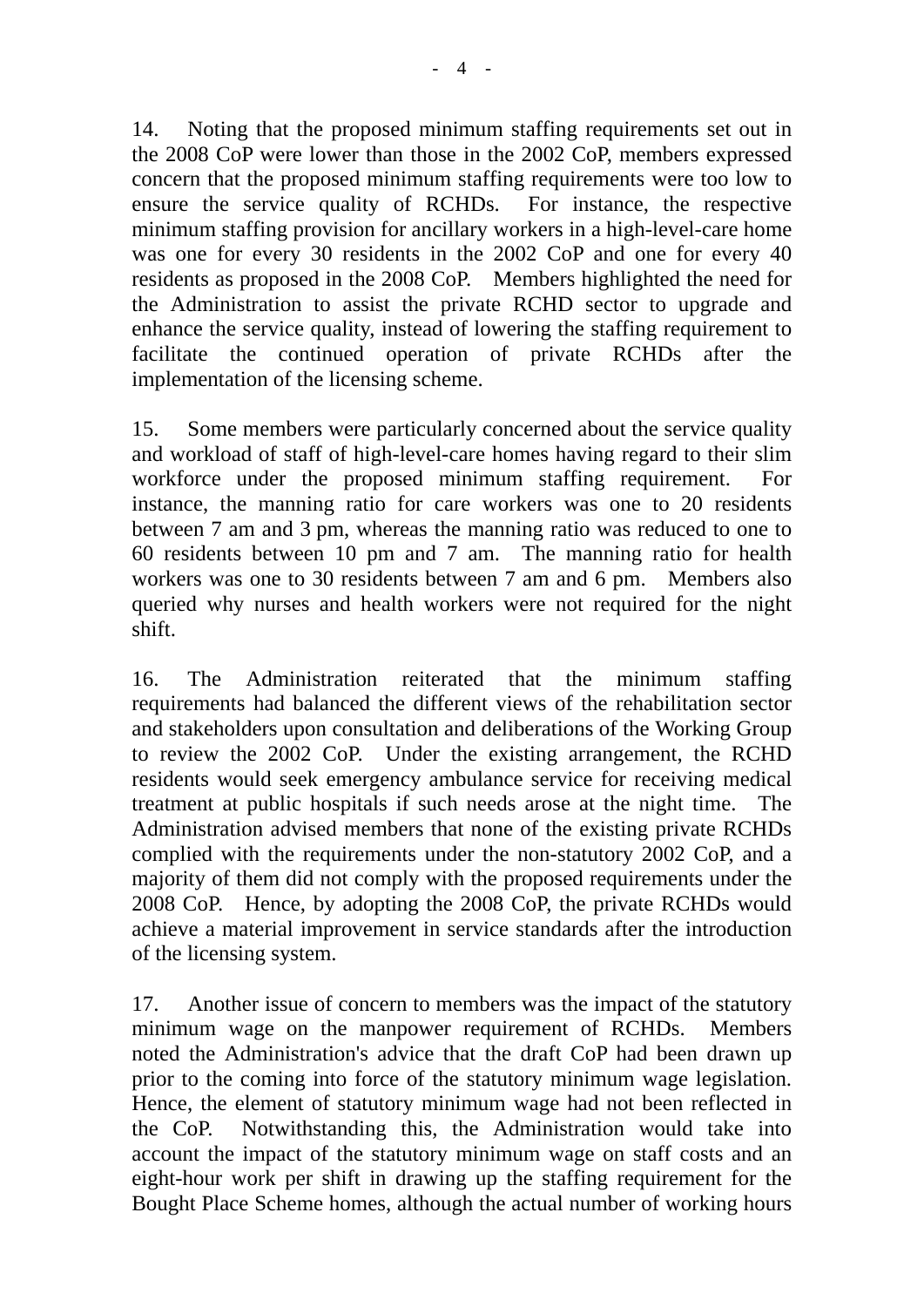per shift was usually agreed upon in the contract of employment between the employer and the employee. The Administration pointed out that since the implementation of statutory minimum wage, the RCHD operators had been advised to observe the requirements under the Minimum Wage Ordinance (Cap. 608) in arranging duty hours for their staff. To address members' concern about possible misunderstanding, the Administration agreed to spell out explicitly the arrangements in the CoP.

#### Commencement of the licensing system

18. Members noted the Administration's plan to introduce the licensing system before the end of the 2010-2011 legislative session. Members appreciated the need to gazette the Regulation as early as practicable so that the RCHD sector would be aware of the statutory requirements on the operation, management and supervision of RCHDs, and make rectification works within the 18-month grace period as appropriate. Nevertheless, members stressed the importance of following due process for the scrutiny of subsidiary legislation. After taking into account members' views, the Administration agreed to gazette the Commencement Notice and the Regulation on 30 June 2011 and appoint 11 November 2011 (i.e. after the expiration of the full negative vetting period on the assumption that the first Legislative Council ("LegCo") meeting in the 2011-2012 session would be held on 12 October 2011) as the date on which both the Ordinance (except Part 2 on sanctions) and the Regulation would come into operation.

19. The Administration proposes in the Commencement Notice to appoint 18 November 2011 as the date on which the Ordinance (except Part 2) and the Regulation come into operation.

#### **Relevant papers**

20. A list of the relevant papers on the LegCo website is in the **Appendix**.

Council Business Division 2 Legislative Council Secretariat 21 July 2011